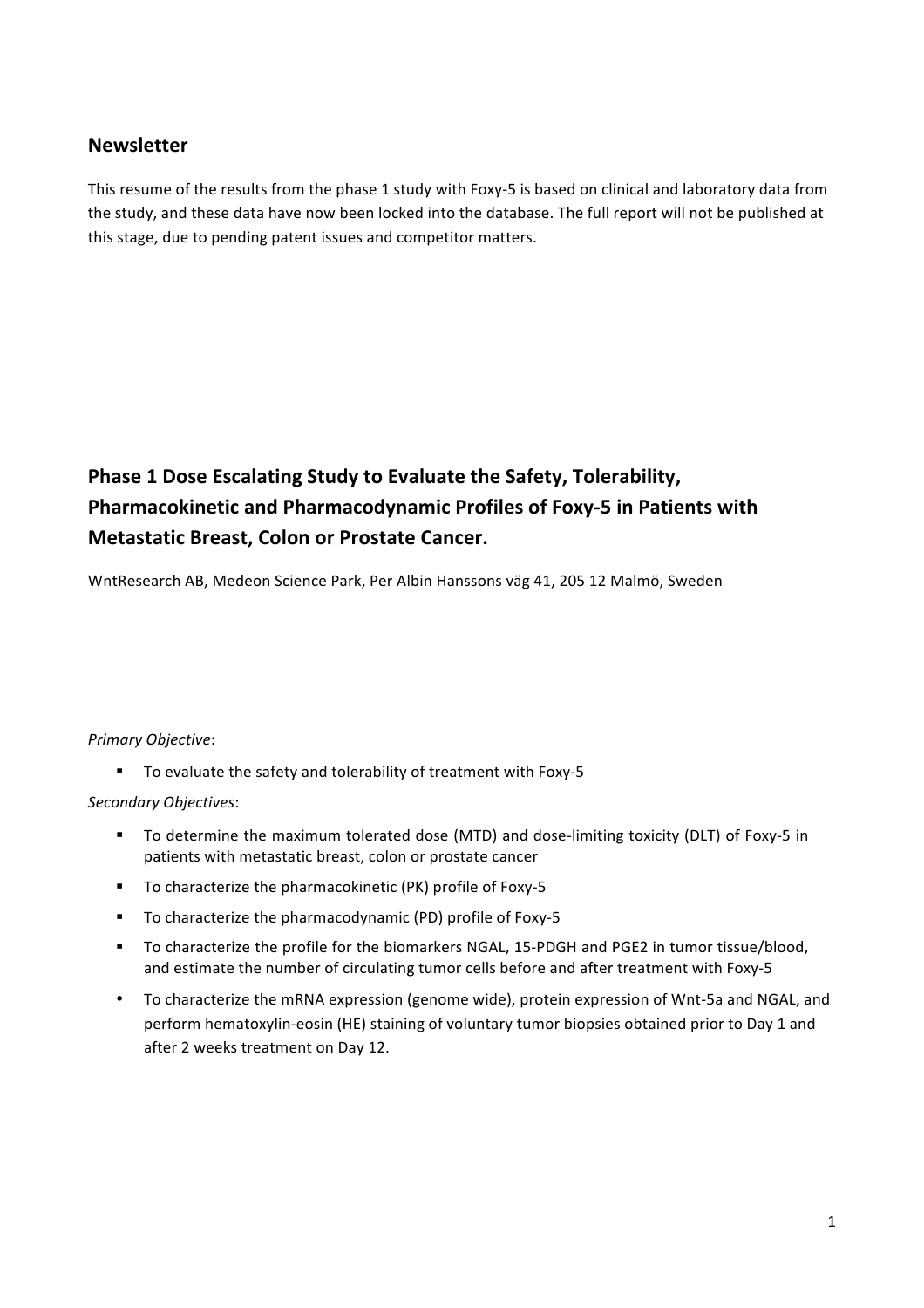#### **OBJECTIVES**

This study was an open-label phase 1 dose-escalating study to evaluate the safety, tolerability, dose limiting toxicities (DLT) and maximum tolerated dose of Foxy-5 in patients with metastatic breast, colon or prostate cancer for which no approved standard treatment was available. Additional secondary objectives were to characterize the pharmacokinetic and pharmacodynamic profiles of Foxy-5 as well as characterize the profile of NGAL, 15-PGDH and PGE2 in tumor tissue/blood, and estimate the number of circulating tumor cells before and after treatment with Foxy-5.

#### **DESIGN**

The MTD (maximum tolerable dose) as determined using a standard 3+3 dose escalation cohort design, where 3 to 6 patients were treated at each dose level, and the escalation to the next dose level was permitted depending on the outcomes of the previous dose levels. Escalation to the next dose level was dependent on approval of an independent safety data monitoring committee (SDMC) that evaluated all relevant safety data for each dose cohort once the last patient in the cohort had completed one cycle of treatment. Cohort expansion was required if 1 dose-limiting toxicity (DLT) was reported. The dose escalation should be stopped if 2 patients experienced a DLT at a given dosage level, and the preceding cohort would then be expanded to 6 patients, assuming that no DLTs were reported, this would be classified as the Recommended Dose (RD). Patients received one intravenous slow infusion of Foxy-5 three times weekly on Mondays, Wednesdays and Fridays for three weeks constituting one cycle. During this cycle the pharmacokinetics were investigated. The next cycle followed immediately after, with no interruption between cycles. Patients could continue to receive Foxy-5 treatment at the investigator's discretion until disease progression or unacceptable toxicity was encountered. CT scans were performed before treatment started and then every 8 weeks until disease progression or withdrawal and at the end of treatment (EoT). The patient's tumor response was then assessed according to RECIST criteria (version 1.1). Following disease progression or withdrawal, patients were followed-up for 30 days after end of treatment.

#### **RECRUITMENT OF PATIENTS**

A total of 31 patients were included in the study of which 27 were evaluable, meaning that they completed at least 9 treatments (3 weeks) with Foxy-5. For the higher doses of Foxy-5 we only included patients with no or low Wnt5a protein expression in their primary tumors.

#### **TREATMENT**

Patients received one intravenous slow infusion of Foxy-5 three times weekly for 3 weeks (1 cycle). Foxy-5 treatment continued at the Investigator's discretion. A total number of 8 dose levels were tested  $(0.013$ mg/kg-1.3 mg/kg) (see Figure 1).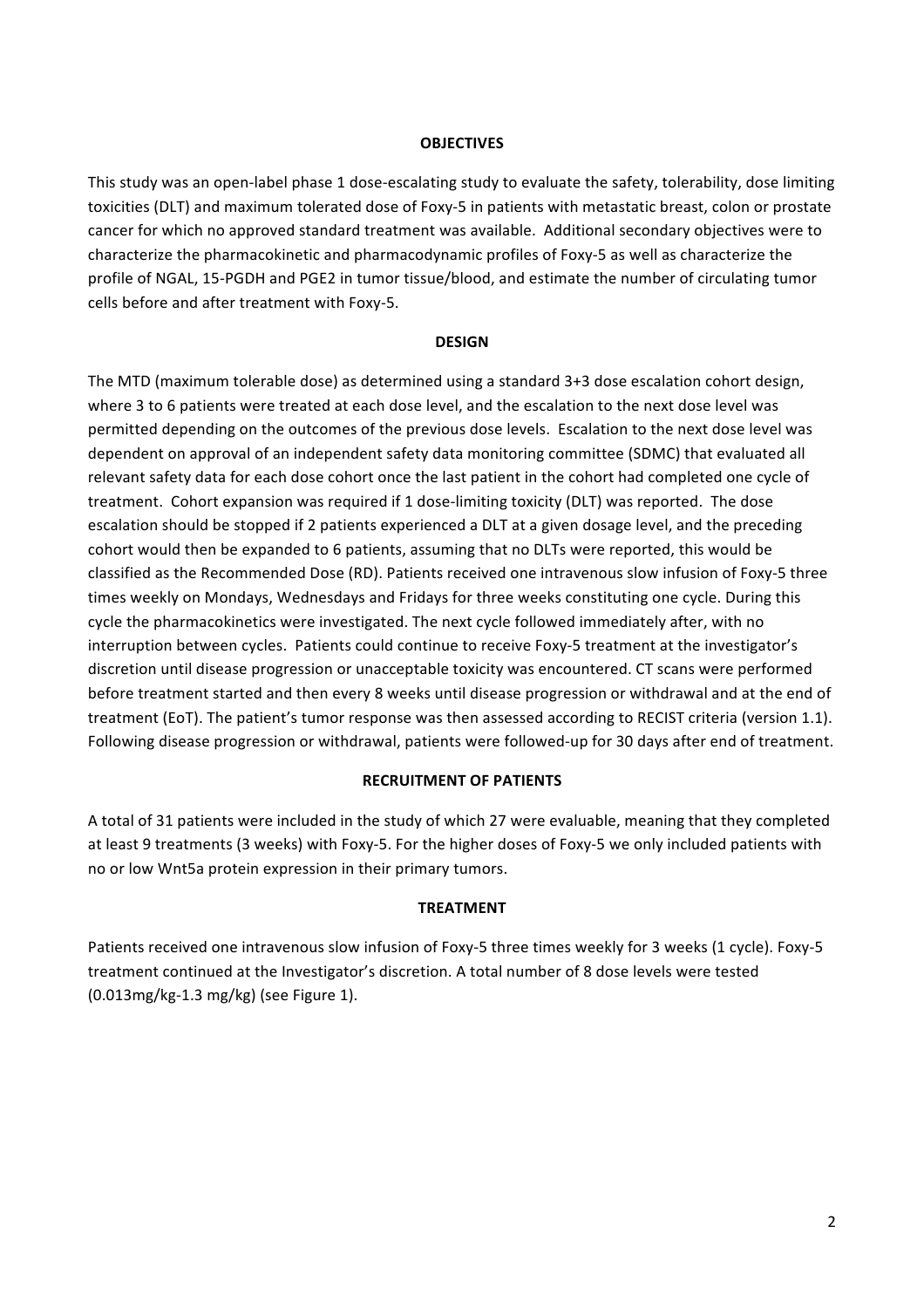

Figure 1 shows the number of patients who completed each dose level of Foxy-5

As can be seen in Figure 2, many of the patients received additional infusions of Foxy-5. The per protocol number of Foxy-5 infusions were 9 infusions (3 infusions per week for 3 weeks) but the mean number of infusions of Foxy-5 turned out to be 23 with three patients receiving 50 or more infusions.



Figure 2 shows the number of infusions with Foxy-5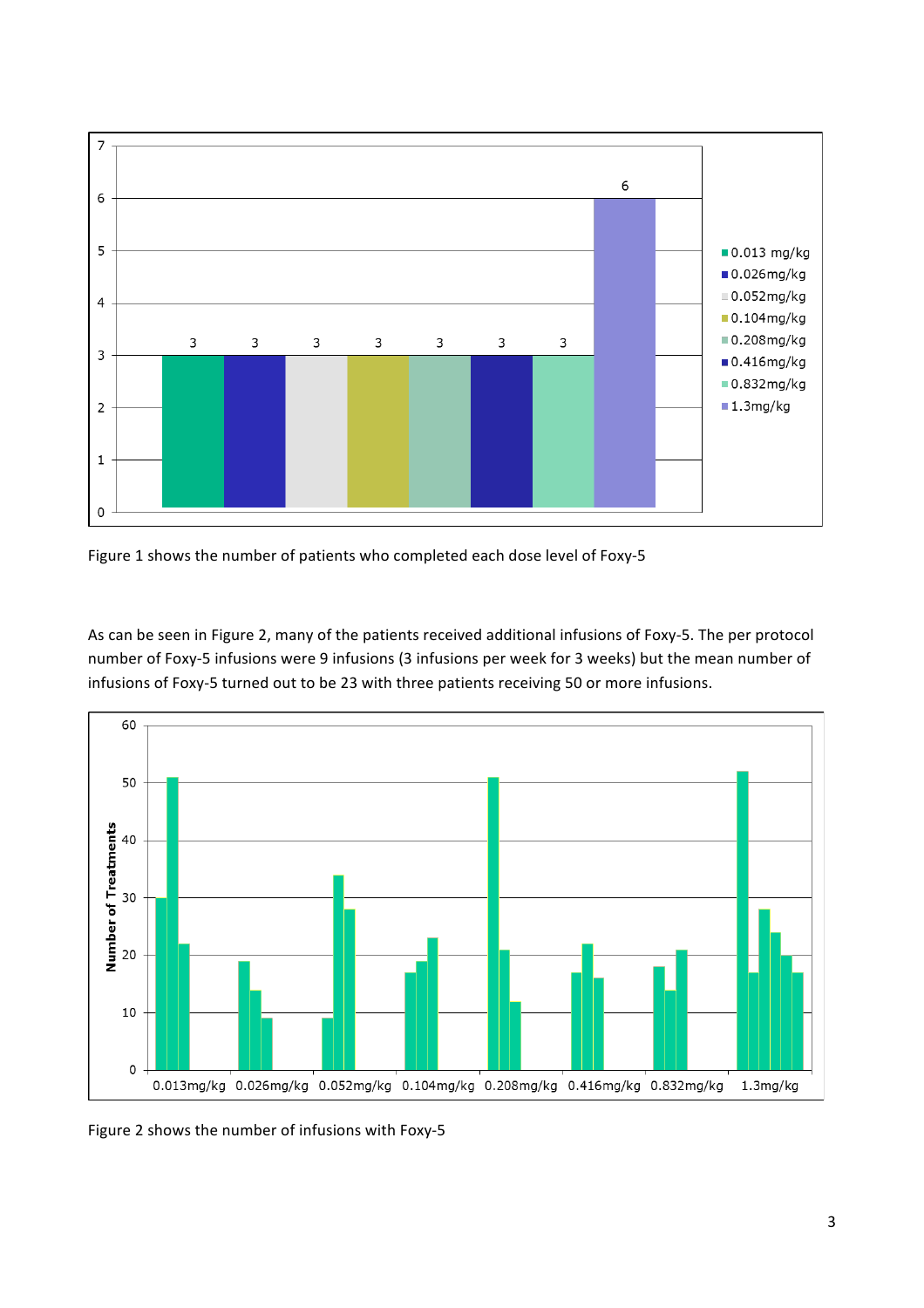## **PRIMARY OBJECTIVE**

Toxicity from Foxy-5 treatment was assessed by NCI Common Toxicity Criteria for Adverse Events (CTCAE). The study showed that Foxy-5 was a safe and well tolerated drug at all dose levels. We were particularly interested in observing signs of toxicities related to white blood cells, liver function, renal function and the neurological system as these tissues/cells are most often affected by anti-cancer therapy.

## **SECONDARY OBJECTIVES**

Since no dose limiting toxicities were observed a maximum tolerated dose (MTD) could not be defined. However, some serious adverse events (SAE's) were observed and the most prevalent of these were general disorders and administration site conditions (pyrexia was the most common). Four SAEs were classified as unlikely related to treatment (chest pain, pyrexia and hypertension), and all others were rated as unrelated to treatment, and none were considered to be dose limiting.

As part of the secondary objectives the pharmacokinetics and pharmacodynamics of Foxy-5 were also studied. 

Pharmacokinetics: Foxy-5 could be detected in the blood of patients given the highest levels of Foxy-5 already within the first 5 minutes after infusion. There was a clear dose/response relationship (the higher dose the more Foxy-5 in the blood) for all dose levels. The Foxy-5 concentration was below the lower limit of detection 2 days after first infusion in cohorts 1 and 2 and undetectable in cohort 3 by the start of the second week of treatment. In cohorts 4 and onwards Foxy-5 could be detected in the blood throughout the treatment cycle (3 weeks, 9 infusions).

Pharmacodynamics: According to the protocol, measurements before and during Foxy-5 treatment of the following parameters were used to estimate Foxy-5 pharmacodynamics:

- 1. Circulating tumor cells before and during Foxy-5 treatment
- 2. NGAL plasma content before and during Foxy-5 treatment
- 3. 15-PGDH and PGE2 tumor/blood content before and during Foxy-5 treatment
- 4. mRNA expression in tumors before and during Foxy-5 treatment
- 5. Wnt-5a tumor cell content before and during Foxy-5 treatment
- 6. CT scans before, during and after Foxy-5 treatment

Circulating tumor cells before and during Foxy-5 treatment: Measurements of circulating tumor cells in the blood were obtained from dose level 5 and up. As seen from Figure 3, not all the patients had detectable cancer cells in the blood even though they had metastatic cancer. It is noteworthy that in 7 of the patients, the number of circulating cancer cells increased from day 1 to day 19 of Foxy-5 treatment while it remained stable in 5 of the patients. The patient with stable disease (see below) also had stable numbers of circulating cancer cells. It must be emphasized that the results from counting circulating cancer cells are difficult to evaluate, since it has been shown in mouse experiments, that Foxy-5 impairs at least two different processes, release of tumor cells from tumor tissues (decreasing the number of CTC's) and the passage of cancer cells out of the blood stream (increasing the number of CTC's). Moreover, CTC numbers were analyzed in a machine that is based on recognition of specific epithelial markers on cells in the blood for counting circulating cancer cells and it has now been shown that this method may not be sufficient. In particular, this method does not detect cancer cells that have undergone what is called "epithelial-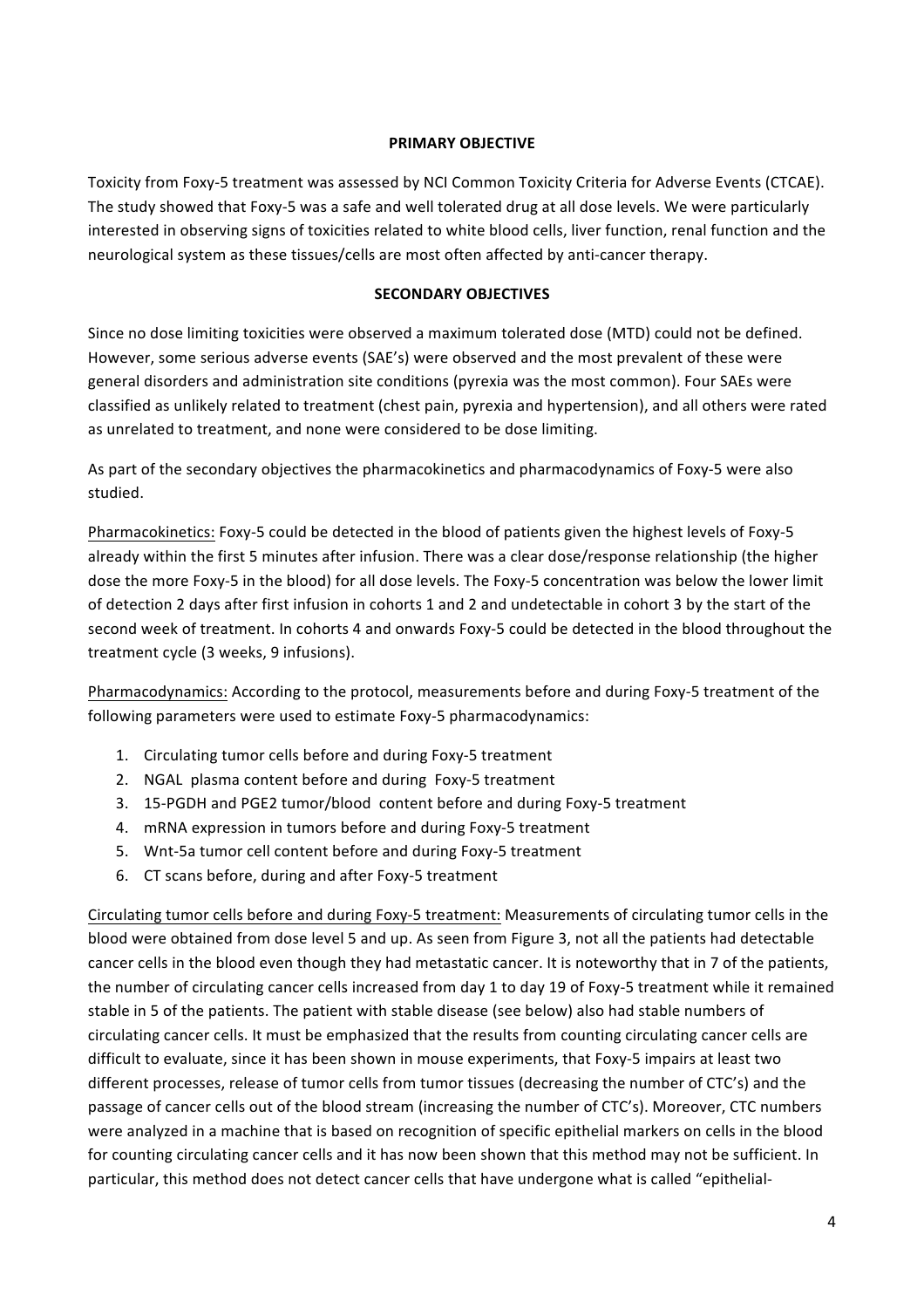mesenchymal transition" and since this transition is considered as a main step in the metastatic process, we might have missed detection of a crucial fraction of circulating tumor cells. WntResearch has now entered an agreement with Professor Klaus Pantel from Hamburg who is considered one of the world experts in measuring circulating cancer cells, and Professor Pantel will lead and perform future measurements of circulating cancer cells, in our clinical trials, in his laboratory.

| Cohort | Patient No. | <b>Diagnosis</b> | Wnt-5a status   | Day 1    | Day 12    | Day 19    |
|--------|-------------|------------------|-----------------|----------|-----------|-----------|
| 5      | 01-0016     | C. Prostate      | loss or reduced | 69 & 70  | 49 & 56   | 63 & 66   |
|        | 02-0001     | C. Bladder       | normal level    | 94 & 92  | 276 & 302 | 267 & 215 |
| 6      | 02-0002     | C. Colon         | normal level    | 9 & 13   | 12 & 10   | 29 & 33   |
|        | 01-0017     | C. Colon         | normal level    | 2 & 1    | 282       | 282       |
|        | 01-0018     | C. Prostate      | loss or reduced | 826      | **        | **        |
| 7      | 01-0019     | C. Breast        | loss or reduced | 98 & 100 | 161 & 145 | 338       |
|        | 02-0004     | C. Colon         | loss or reduced | 10 & 11  | **        | 10 & 13   |
|        | 02-0005     | C. Colon         | loss or reduced | 1&4      | 1&2       | 6 & 7     |
| 8      | 01-0020     | C. Prostate      | loss or reduced | 1& 1     | 2 & 1     | 1 & 4     |
|        | 01-0021     | C. Prostate      | loss or reduced | 18 & 12  | 15 & 26   | 36 & 36   |
|        | 02-0006     | C. Breast        | loss or reduced | 0        | 0 & 0     | 0 & 0     |
|        | 02-0007     | C. Colon         | loss or reduced | 5 & 3    | 5&6       | $*$       |
|        | 01-0023     | C. Prostate      | loss or reduced | 2        | 283       | 5 & 7     |
|        | 01-0024     | C. Colon         | loss or reduced | 1& 1     | 5 & 6     | 8 & 14    |
|        | 01-0025     | C. Prostate      | loss or reduced | 87 & 106 | 91 & 94   | 83 & 93   |
|        | 01-0026     | C. Colon         | loss or reduced | 0 & 0    | 0 & 0     | 0 & 0     |

Figure3: Number of CTC (circulating cancer cells) at day 1 before treatment, day 12 and day 19 after Foxy-5 treatment

NGAL plasma content before and during Foxy-5 treatment: There exists indirect support for using plasma levels of the protein NGAL as a potential biomarker for Foxy-5-induced biological effects. NGAL in blood obtained from the patients before and during Foxy-5 treatment was measured. The data below (Figure 4) does not reveal a clear-cut indication that plasma NGAL levels can be used as a biomarker for detecting a biological effect of Foxy-5. It is possible that analysis of NGAL levels in the urine would constitute a more sensitive approach for detecting Foxy-5-induced changes in NGAL levels.

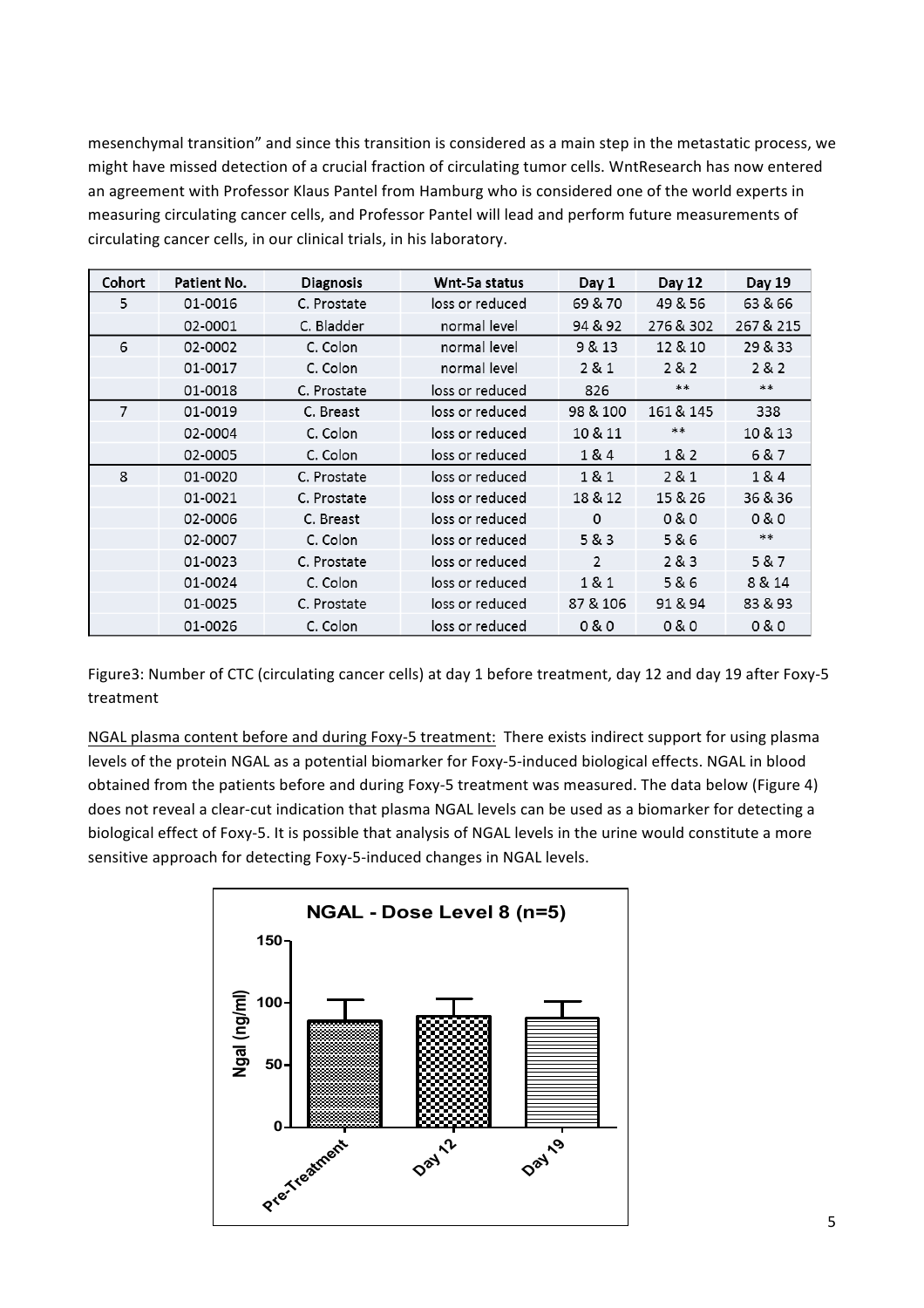Figure 4: NGAL protein levels in the blood pre-treatment and after 12 and 19 day of Foxy-5 treatment

15-PGDH and PGE2 tumor/blood content before and during Foxy-5 treatment: These two molecules should be measured in the tumor biopsies/blood obtained before and during Foxy-5 treatment. Due to incomplete laboratory methods theses analyses were not performed. We therefore prioritized the mRNA expression studies of the tumor biopsies.

mRNA expression in tumors before and during Foxy-5 treatment: The voluntary sampling of biopsies from tumors before and during Foxy-5 treatment started later in the study which resulted in only three patients consenting to collection of these biopsies. One of these patient biopsies appeared not to fulfill the quality criteria for mRNA expression analysis, leaving two patients for the analyses. However, in the biopsies from these two patients we observed clear changes in gene expression between pre-treatment and treatment biopsies. Some of the changed gene products are known to be involved in metastatic spread of cancer, while others have not previously been associated with spreading of cancer. Due to patent and competition issues, the names of the genes are not disclosed here. In the phase 1b study, one of the inclusion criteria for the patients is that they should have tumor lesions accessible for biopsies which will allow us to further validate these findings from the phase 1 study.

Wnt-5a tumor cell content before and during Foxy-5 treatment: This was inconclusive, due to methodological difficulties. The experiences gained are used for the coming studies.

CT scans before and during Foxy-5 treatment: As measured by CT scans, one of three patients in dose level 5 and one of six patients in dose level 8 obtained a confirmed stable disease condition following treatment with Foxy-5. Confirmed stable disease means that the patient had stable disease at two independent CT scans (week 8 and week 16 after treatment). The patient in dose level 8 who obtained long lasting stable disease was a 78 year old man with prostate cancer. His tumor was negative/low in Wnt5a. He also had stable circulating cancer cell numbers. Prior preclinical tumor experiments have shown that Foxy-5 does not induce tumor regression (tumors become smaller) but it inhibits the spreading of cancer. Regression of the tumors in the Foxy-5 treated patients were thus not expected. Whether the observed stable diseases are a result of the Foxy-5 treatment or something else cannot be determined by our study since 1) the number of patients in each treatment group was very small and 2) we did not have any control group in the study. In the upcoming phase 2 clinical study, we will randomize the patients to either receive standard treatment or standard treatment plus Foxy-5 which will allow us to perform a comparison with a control group.